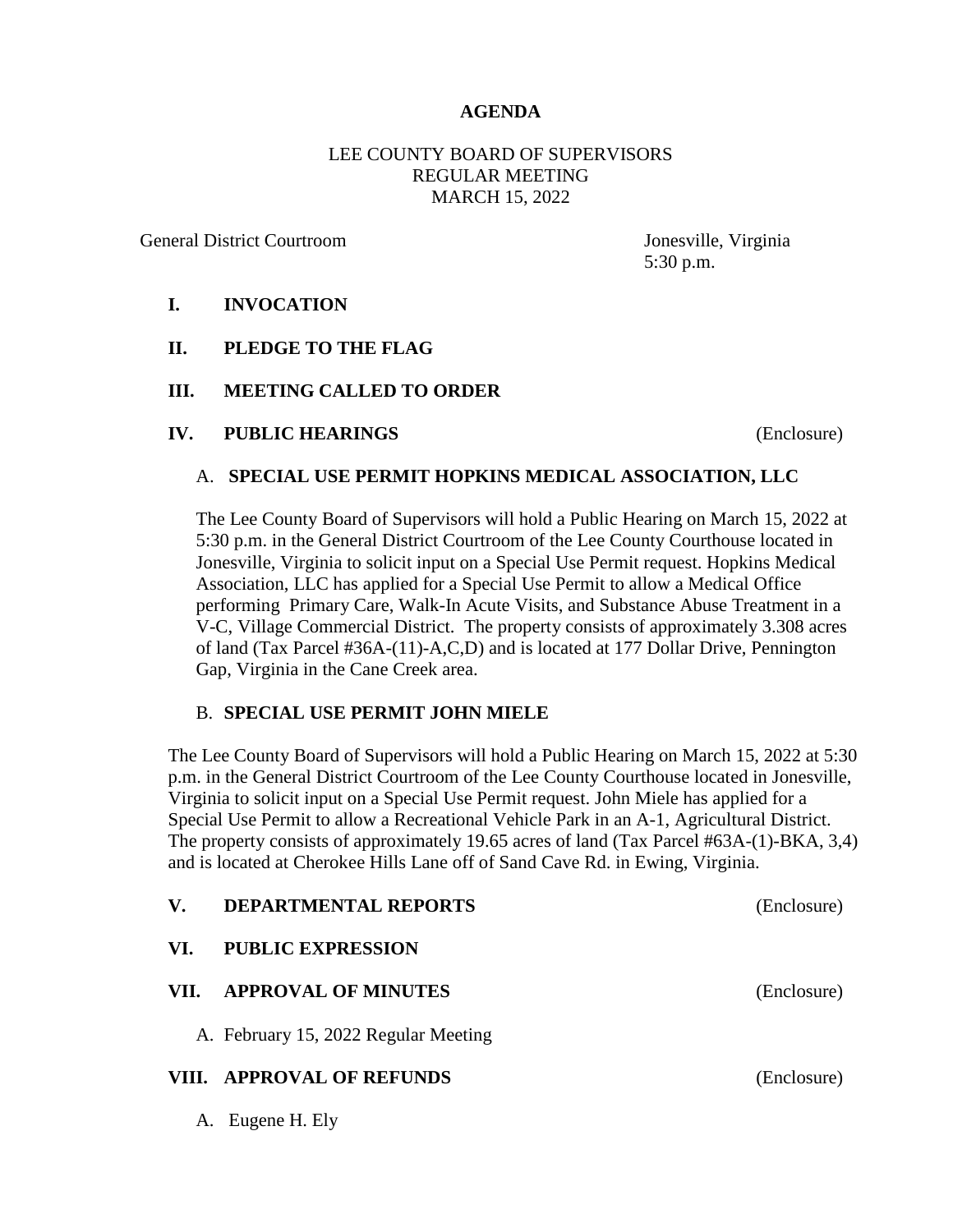# **IX. PAYROLL**

The County Administrator reports that payroll warrants have been issued.

| X.   | <b>APPROVAL OF DISBURSEMENTS</b>                                                                                                                                                                                                                                                                                                                                                                                                                                                                                                             | (Enclosure)                                                                                                                                        |
|------|----------------------------------------------------------------------------------------------------------------------------------------------------------------------------------------------------------------------------------------------------------------------------------------------------------------------------------------------------------------------------------------------------------------------------------------------------------------------------------------------------------------------------------------------|----------------------------------------------------------------------------------------------------------------------------------------------------|
| XI.  | <b>DELEGATIONS</b>                                                                                                                                                                                                                                                                                                                                                                                                                                                                                                                           |                                                                                                                                                    |
|      | A. Creative Communities Partnership Arts Grant<br>Michael McNulty<br><b>Pro-Art Association</b>                                                                                                                                                                                                                                                                                                                                                                                                                                              | (Enclosure)                                                                                                                                        |
|      | B. Ex-Offender Workforce Re-Entry<br>Monica Buchanan<br>Adult/Dislocated Worker Workforce Development Specialist                                                                                                                                                                                                                                                                                                                                                                                                                             |                                                                                                                                                    |
|      | C. Request to Provide Emergency Medical Services<br><b>Brian Skidmore</b><br>Town of Pennington Gap                                                                                                                                                                                                                                                                                                                                                                                                                                          |                                                                                                                                                    |
| XII. | <b>FINANCE</b>                                                                                                                                                                                                                                                                                                                                                                                                                                                                                                                               | (Enclosure)                                                                                                                                        |
|      | A. Quarterly Appropriations                                                                                                                                                                                                                                                                                                                                                                                                                                                                                                                  |                                                                                                                                                    |
|      | XIII. OLD BUSINESS                                                                                                                                                                                                                                                                                                                                                                                                                                                                                                                           |                                                                                                                                                    |
|      | A. Employee Health Insurance Renewal<br>B. D19 Transportation Request for Operating Authority                                                                                                                                                                                                                                                                                                                                                                                                                                                | (Enclosure)<br>(Enclosure)                                                                                                                         |
|      | <b>XIV. NEW BUSINESS</b>                                                                                                                                                                                                                                                                                                                                                                                                                                                                                                                     |                                                                                                                                                    |
| I.   | A. Board Appointments<br>1. Lonesome Pine Office on Youth<br>B. Security Camera System Upgrade<br>C. Airport Capital Improvement Plan<br>D. Solid Waste Management Plan Update<br>E. Proposed Rabies Clinic<br>F. Thomas Walker Pool Diving Board<br>G. Hot Water Pressure Washer for Solid Waste Department<br>H. VDOT Smart Scale Projects<br>Animal Control Officers Bulletproof Vests<br>J. Controlled Burn of Old School Board Office Building<br>K. Electing the Standard Allowance for SLFRF<br>L. Proclamation National Library Week | (Enclosure)<br>(Enclosure)<br>(Enclosure)<br>(Enclosure)<br>(Enclosure)<br>(Enclosure)<br>(Enclosure)<br>(Enclosure)<br>(Enclosure)<br>(Enclosure) |

## **XV. REPORTS AND RECOMMENDATIONS OF THE COUNTY ATTORNEY**